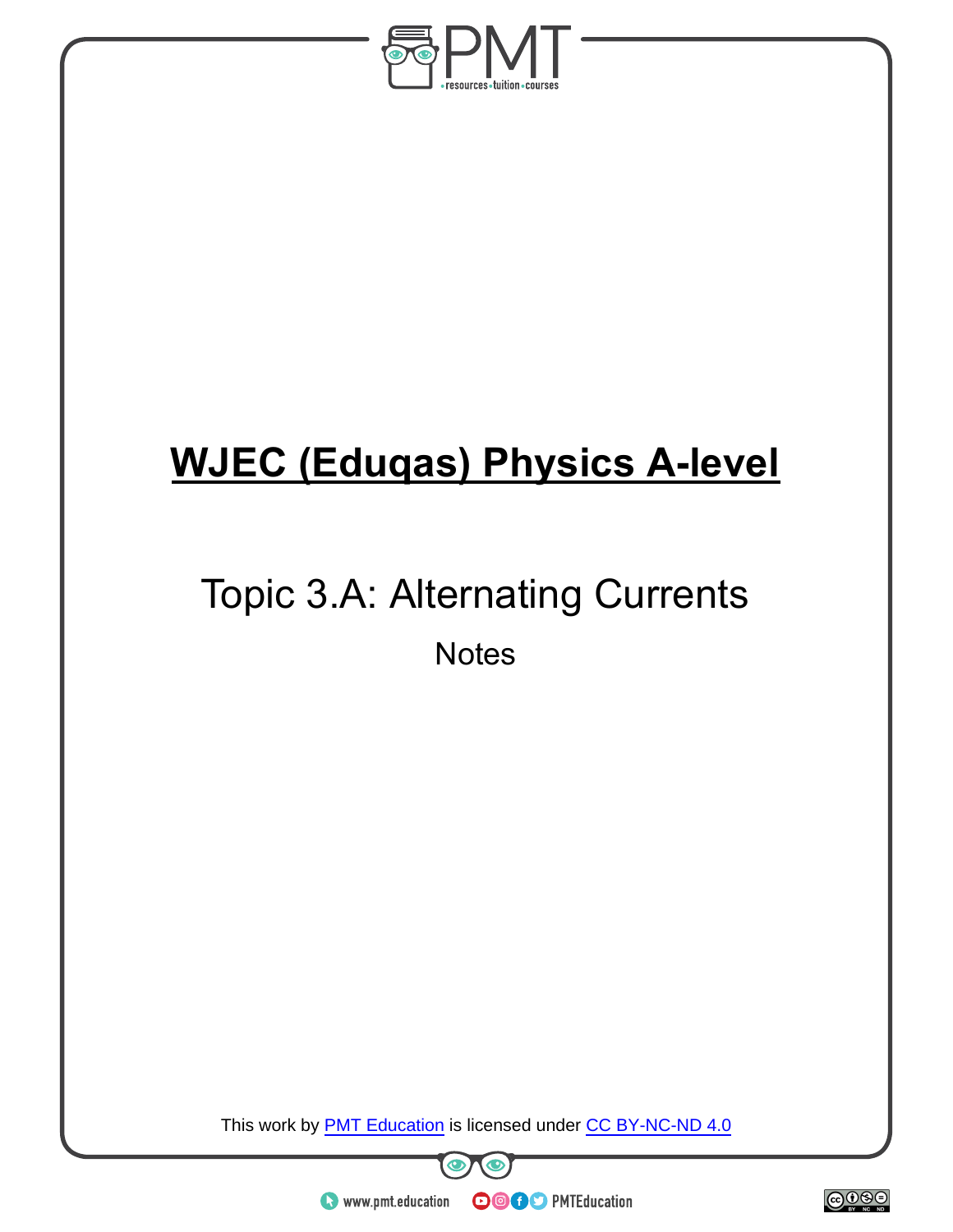

A square coil of A cross-sectional area and N turns is **rotating with angular velocity**  $\omega$  in a magnetic field B. The flux of each loop is:

**Flux** =  $BA \cos\theta$ , where  $\theta$  is the angle between the magnetic field and the normal of the coil.

For N loops: **Flux linkage** = *N* = *BAN cos*θ

We can say that the coil starts with  $θ=0$ , therefore:  $θ=ωt$ 

We can therefore rewrite the previous expression: **Flux linkage** =  $N = BAN \cos\omega t$ 

Using **Faraday's law**, the induced emf can be calculated:

$$
V = -\frac{\Delta(N\Phi)}{\Delta t} = -\frac{\Delta(BAN\cos\omega t)}{\Delta t}
$$

Which is:  $V = \omega BAN \sin \omega t$ 

#### **Period, Frequency and RMS Values**

We can describe the nature of **alternating currents** in the same way as we can describe **waves**: in terms of their **frequency**, **time period**, and **peak value** or **amplitude**. An alternating current differs from a direct current in that it reverses direction periodically. Oscillating like a wave, it reaches a peak value in each direction whereas a direct current stays at a constant positive value.

**OOOO** PMTEducation

The **time period** is how long does it take for one cycle to be completed. The **frequency** is how many peaks happen per second. The **peak value** is the maximum value of the I or V.

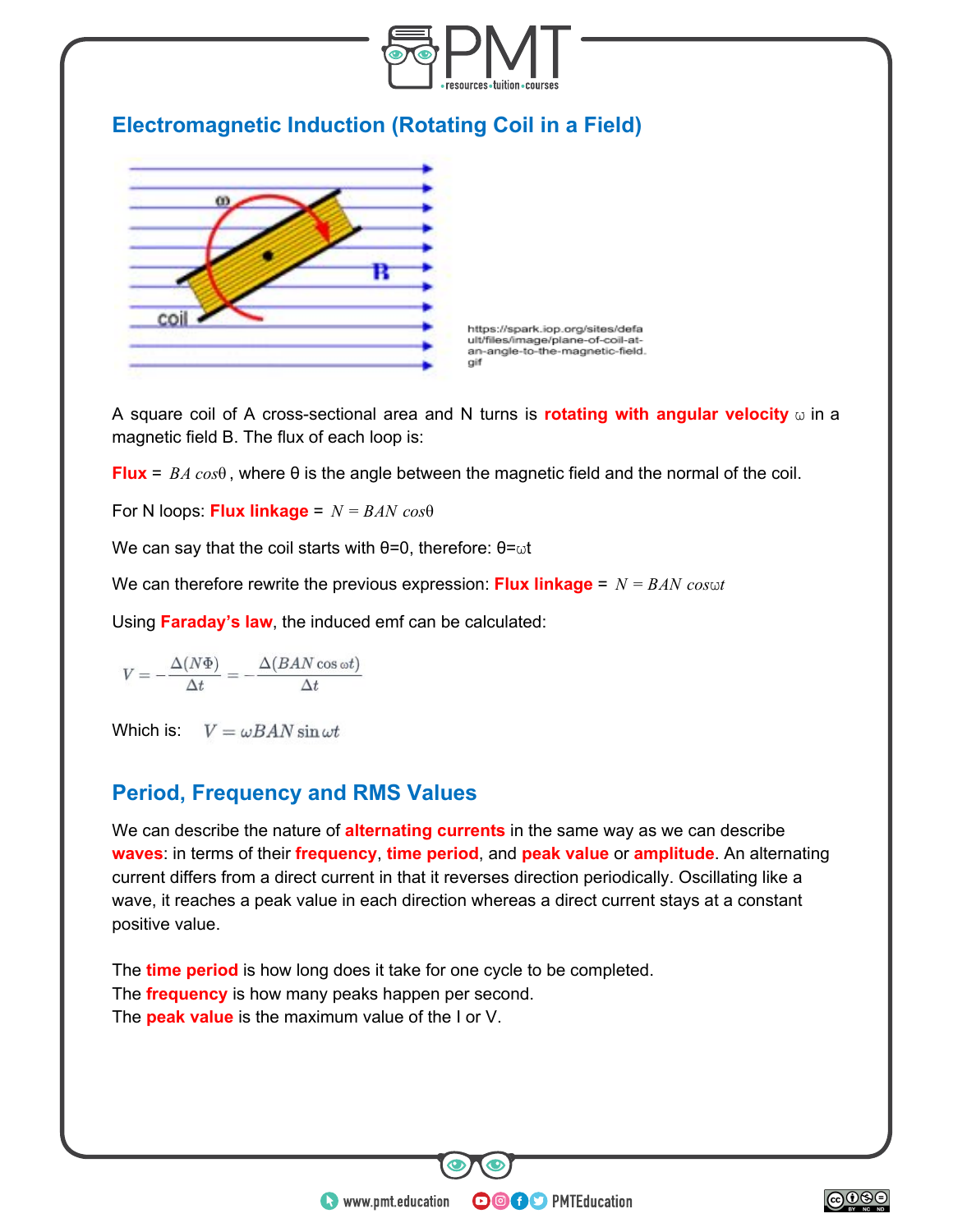

Alternating currents typically vary **sinusoidally** , and therefore their current or voltage can be represented by an equation of the form:

## $x = x_0 \sin(\omega t)$

where  $x$  is the voltage or amplitude,  $x_0$  is its peak value magnitude,  $\it t$  is the time and  $\,\omega$  is the angular frequency of the wave.

The angular frequency is related to the normal frequency f by  $\omega = 2\pi f$ .

The **mean power**  $\leq P$  > delivered by the alternating current wave is given as  $P > \frac{1}{2}R \sin^2(\omega t)$ . Since  $I_0^2$  and R are constant, and the average of  $\sin^2(\omega t)$  is  $\frac{1}{2}$ , the mean power is equal to <mark>half the maximum power</mark>  $\prec P \succ = \frac{1}{2}P = \frac{1}{2}{I_0}^2R = \frac{1}{2}{V_0}^2/R$  . In the same  $^{2}/$ way we can average the squares of the voltage or current by comparing with their maximum values:  $\langle V^2 \rangle = \frac{1}{2} V_0^2$ ,  $\langle I^2 \rangle = \frac{1}{2} I_0^2$ . 2

The **root mean square (rms)** voltage or current is defined as the square root of the mean of the squares of the voltage/current stated above. For a sinusoidal alternating current, this yields rms values of

 $V_{rms} = \frac{V_0}{\sqrt{2}}$ ,  $\sqrt{2}$  $I_{rms} = \frac{I_0}{\sqrt{2}}$  $\sqrt{2}$ 

The rms value gives the value of direct current that would give the same heating effect as the alternating current on the same resistor.

It is important to note that  $V_0 = \omega BAN$  (because when t=0, sin(  $\omega \times 0$  ) = 1), and hence:

$$
V_{\rm rms} = \frac{\omega BAN}{\sqrt{2}}
$$

### **The Oscilloscope**

An oscilloscope is a device that allows us to see how **voltage** changes with **time** . The y axis is voltage, and the x axis is time.

For **direct current**, the voltage does not vary, and therefore the oscilloscope will only show a **straight horizontal line**, the height of which on the y axis corresponds to the value of V.

**OOOO** PMTEducation

For **alternating current**, the voltage appears as a **sinusoidal wave** (as mentioned before):

 $\bullet$  www.pmt.education

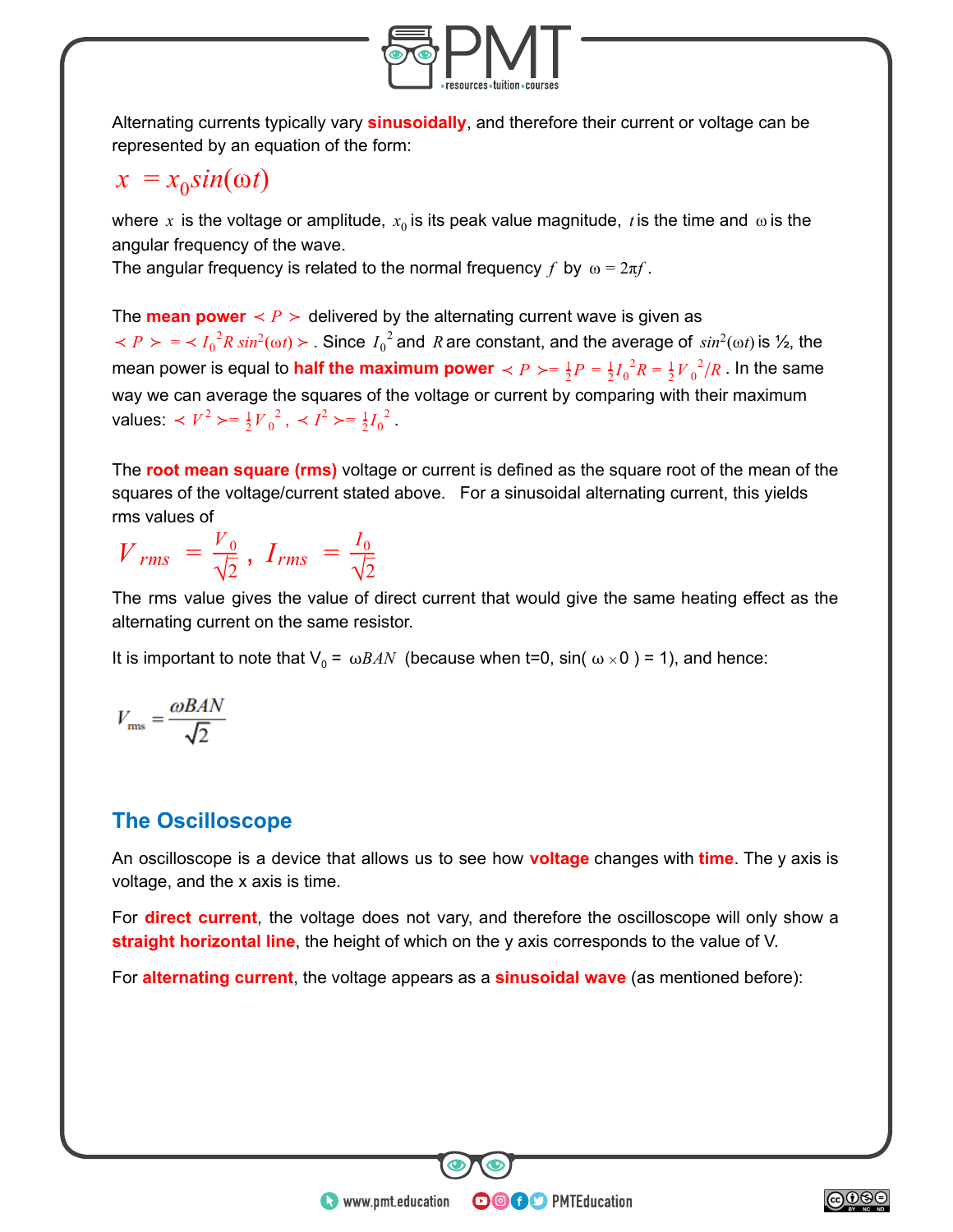

In the picture above, the purple arrow represents the maximum value of  $V$  (the peak value of  $V$ ).

To measure the frequency, a full period has to be measured, and remembering that  $f = 1/T$ , where T is the period, the frequency can be obtained.



From the settings of the oscilloscope it can be determined how many V per division in the y axis, and seconds per division for the x axis are shown.

## **RLC Circuits**

RLC circuits are a.c. circuits that have a **resistor** ( with resistance R), a **capacitor** (with capacitance C) and an **inductor** (with inductance L). These elements can be combined in parallel or in series, just as with a d.c. circuit, but we will only see series circuits.

**OOOO** PMTEducation

The current in an a.c. current is given by  $I = I_0 \sin \omega t$ 

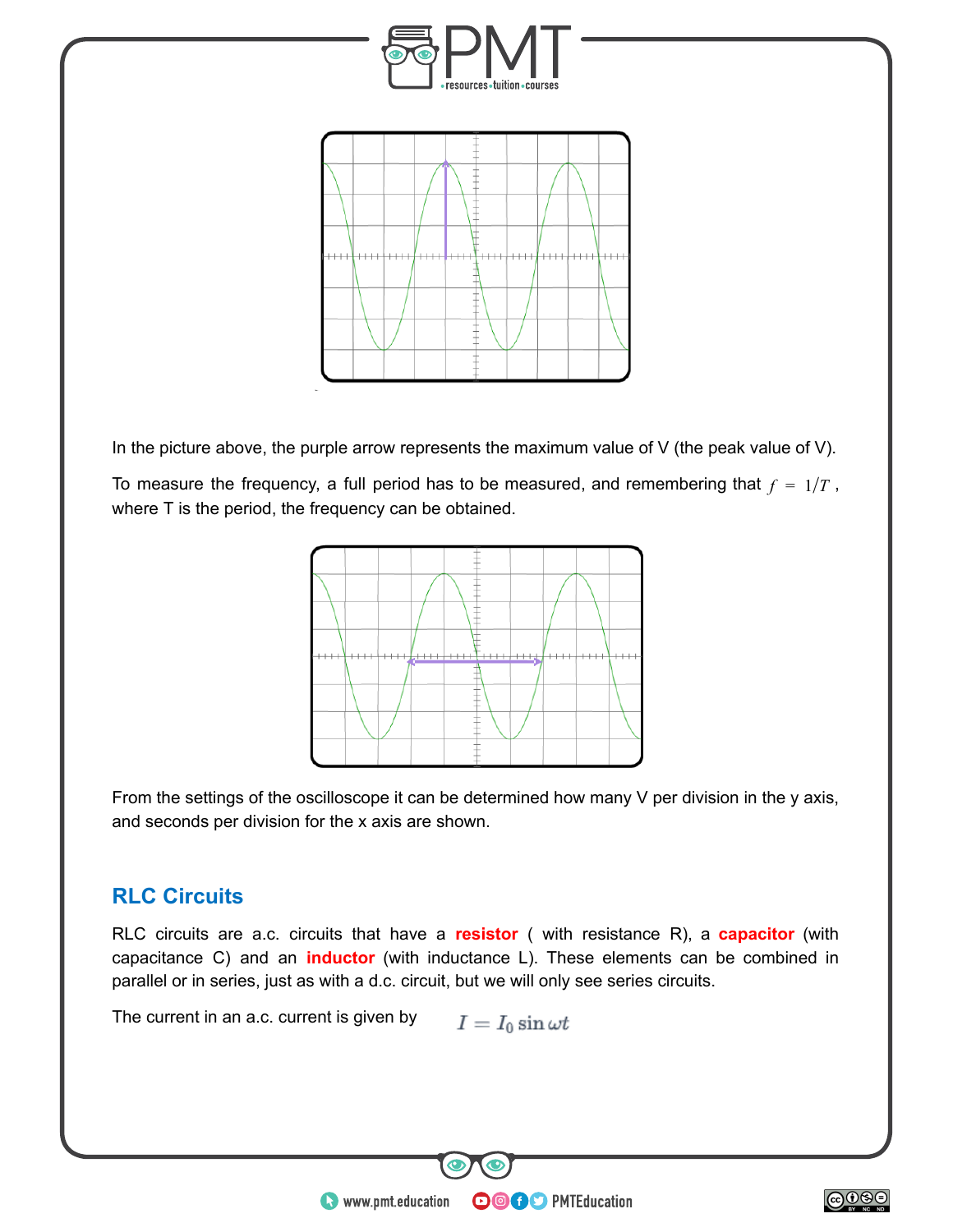

Inductors are usually long wires turned into many loops, making a coil. When an electric current passes through an inductor, the inductor stores energy in a magnetic field B. Because we are only considering series **RLC circuits** , there is only **one current across all the circuit** , it does not vary. For an inductor, the current lags 90º behind the potential difference. This can be seen when from the expression of the **instantaneous potential difference** in the inductor:

 $V_L = I_0 X_L \cos \omega t$ 

There is a 90 $^{\circ}$  difference between sin and cos. The term  $X_L$  is called **reactance for an inductor**, and it can be calculated with:

$$
X_L = 2\pi fL \quad \text{or} \quad = \omega L
$$

For resistors, the **potential difference** is always in phase with the current:  $V_R = IR = I_0 R \sin \omega t$ 

Similarly, the expression for the **capacitor** is:

$$
V_C = -I_0 X_C \cos \omega t
$$

Which means that the potential difference lags 90° behind the current. **X<sub>c</sub>** is the reactance for a **capacitor:** 

$$
X_C = \frac{1}{\omega C}
$$

We can see that the potential differences in the capacitor and the inductor always oppose each other, and thus are always in antiphase.

With the resistance and the two reactances, a value called **impedance** can be calculated. The **impedance** (Z) is the measure of the opposition that a circuit presents to the current when a voltage is applied. If the circuit only has a resistor, the **impedance** will be the value of resistance for that resistor. Because the reactance and the resistance are always at 90º with respect to each other, we used Pythagoras' theorem to combine them:

$$
Z=\sqrt{(X_L-X_C)^2+R^2}
$$

Z can also be calculated as such:  $\tilde{\mathbf{Z}}$ 

$$
Z = \frac{V_{\text{rms}}}{I_{\text{rms}}}
$$

This is similar to dc circuits, where  $R = V/I$  (Z is is similar to R in the traditional d.c. resistor circuits) or  $V = R \times I$ .

**OOOO** PMTEducation

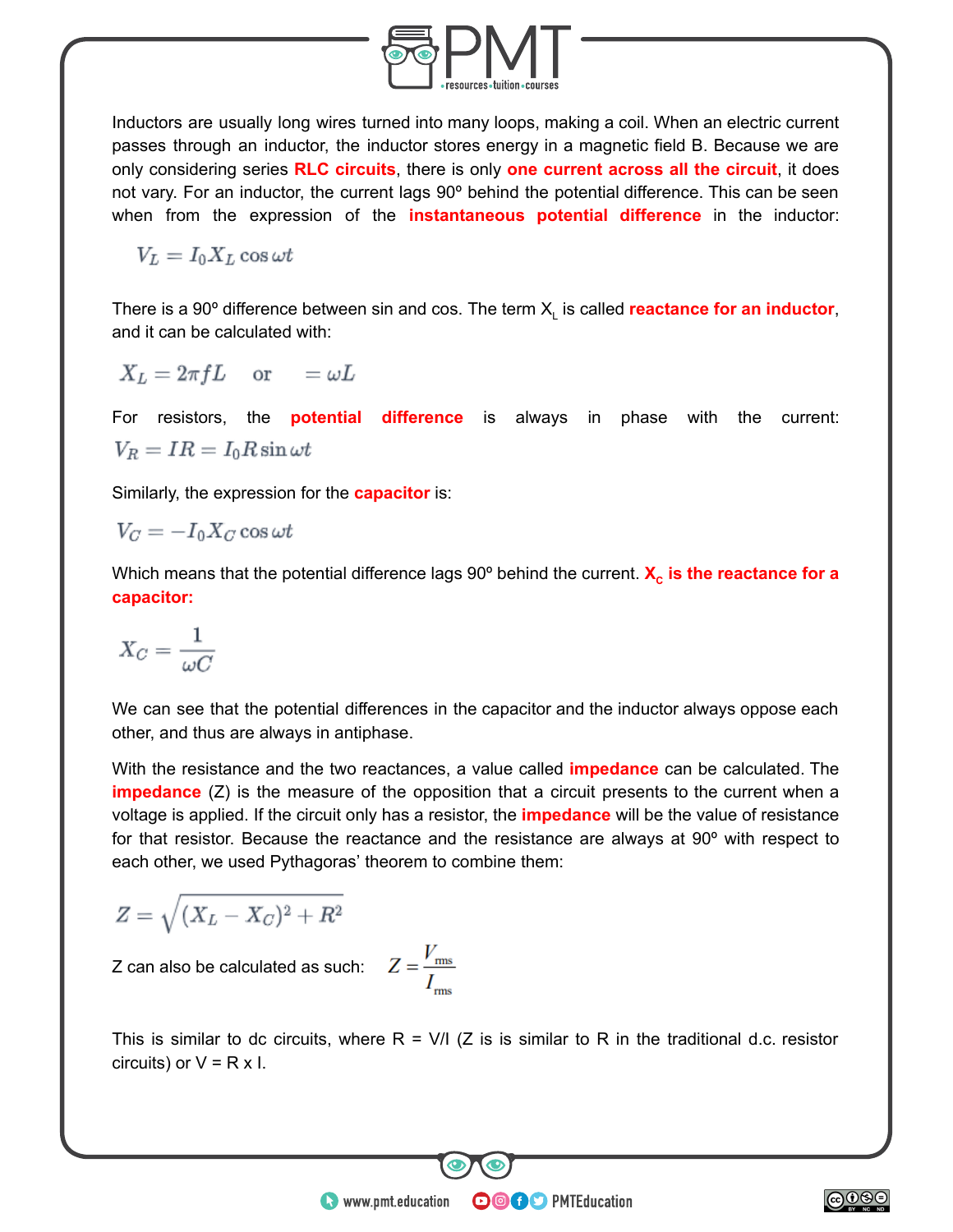

This can be also applied to each individual component of the circuit:

 $V_R = I_{rms}R$  for the **resistor** 

 $V_L = I_{rms} X_L$  for the **inductor** 

 $V_C = I_{rms} X_C$  for the **capacitor** 

Because there is only one current in the circuit, it is also useful to remember that:  $I_{rms} = \frac{V_R}{R} = \frac{V_L}{X_L} = \frac{V_C}{X_C} = \frac{V_S}{Z}$ 

An important aspect of RLC circuits is the dissipated **power** , specifically in capacitors and inductors. Remember that Power = Current x Voltage, so if the current or the voltage is negative there will be a negative power flow, which means power will be flowing out of the capacitor/inductor. Over one cycle, there is as much positive as negative power, which means that when all of the contributions are added up the **average dissipated power** is 0.

#### **Phasors**

**Phasors** are diagrams that allow us to visualise the differences in **phase angle** between the different voltages in a circuit. In a phasor diagram, the voltages are represented as arrows (even though they are scalars), and the intensity is also there to show what the source current is (remember that the angle is always between the source current/voltage and the current or voltage in each component).

Phasors can be used to add potential differences across RC, RL and RLC circuits. A RC circuit can be thought of as a RLC circuit with L=0. Similarly, a RL circuit is just a RLC circuit with C=0.

**OOOO** PMTEducation

The phasor diagram for a **RL circuit** is:



 $\bullet$  www.pmt.education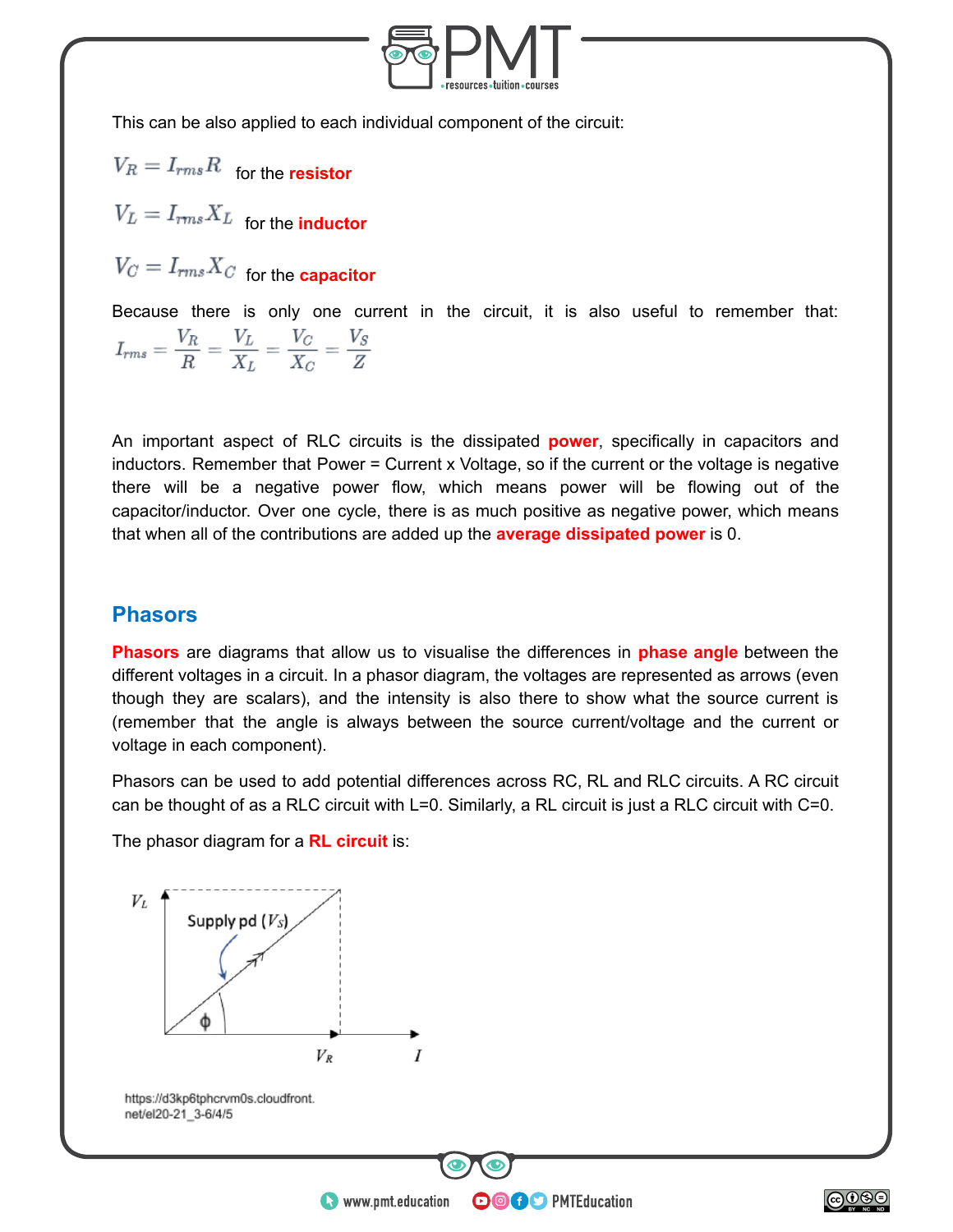

In this case, because there is no  $X_L$ , the angle is negative (or clockwise).

#### Finally, for a **RLC circuit** :

Supply pd  $(V_S)$ 

 $\mathcal{V}_C$ 



https://www.electrical4u.com/electri cal/wp-content/uploads/2013/06/ve ctor-diagram-of-rlc-circuit.gif

In this figure, θ is used, but in our notes it is equivalent to ɸ.

We can see that in all three cases the source voltage is calculated by adding the voltages across the different components as vectors with Pythagoras' theorem, because they are always at a 90° angle. Note that in the last figure, the source voltage, V<sub>s</sub>, is the **vector addition** of the other voltages, meaning that to calculate it numerically, the formula is:

**OOOO** PMTEducation

$$
V_{\rm S} = \sqrt{V_{\rm R}^2 + (V_{\rm L} - V_{\rm C})^2}
$$